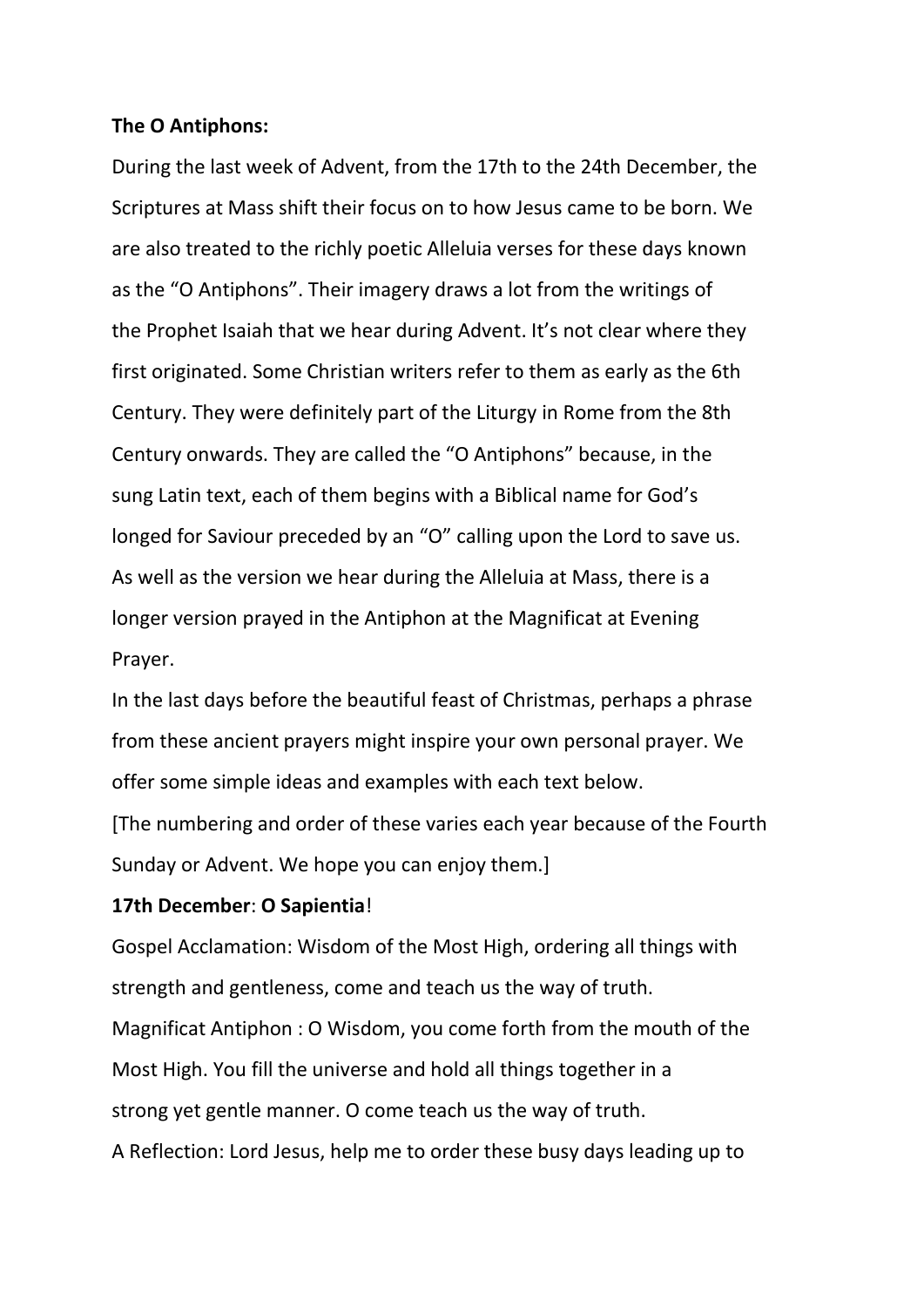Christmas with both strength and great gentleness. Help me to treasure the beauty of your wisdom guiding my steps.

## **18th December: O Adonai!**

Gospel Acclamation: Ruler of the House of Israel, who gave the law to Moses on Sinai, come and save us with outstretched arm. Magnificat Antiphon: O Adonai and leader of Israel, you appeared to Moses in a burning bush and you gave him the Law on Sinai. O come and save us with your mighty power.

A Reflection: Lord of my life, you showed yourself to Moses in the desert wilderness as 'the One who is'. Remind me in the desert of my life, that you are always there, inviting me to live by your saving love.

## **19th December: O Radix Jesse!**

Gospel Acclamation: Root of Jesse, set up as a sign to the peoples,

come to save us, and delay no more.

Magnificat Antiphon: O stock of Jesse, you stand as a signal for the nations; kings fall silent before you whom the peoples acclaim.

O come and deliver us, and do not delay.

A Reflection: Lord, be deeply rooted in every aspect my entire life. Help me to take time to be silent before you so as to welcome the urgency with which your love wishes to embrace my whole being.

# **20th December: O Emmanuel!**

Gospel Acclamation: Emmanuel, our king and lawgiver, come and save us, Lord our God.

Magnificat Antiphon: O Immanuel, you are our king and judge, the One whom the peoples await and their Saviour. O come and save us, Lord our God.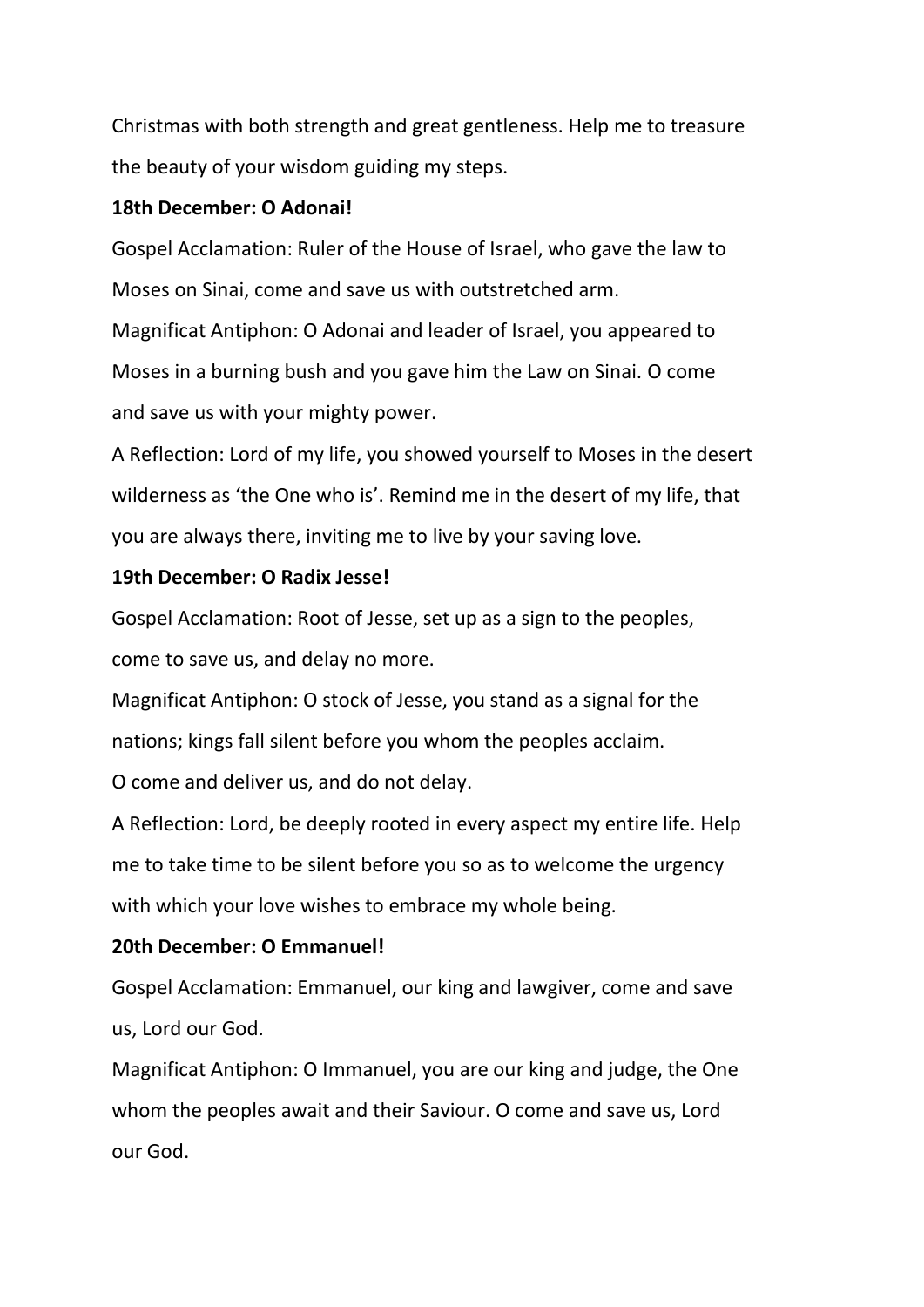A Reflection: Lord Jesus, you are Emmanuel, God-with-us. You accompany me, leading me to the eternal safety of your love for which our souls are longing.

# **21st December: O Clavis David!**

Gospel Acclamation: Key of David, who open the gates of the eternal kingdom, come to liberate from prison the captive who lives in darkness.

Magnificat Antiphon: O key of David and sceptre of Israel, what you open no one else can close again; what you close no one can open. O come and lead the captive from prison; free those who sit in darkness and in the shadow of death.

A Reflection: Lord, your love comes to open up an eternal future for me and to free me from what imprisons me in darkness and dead ends.

## **22nd December: O Rex Gentium!**

Gospel Acclamation: King of the peoples and cornerstone of the Church, come and save mankind whom you made from the dust of the earth. Magnificat Antiphon: O King whom all the peoples desire, you are the cornerstone which makes all one. O come and save mankind whom you made from clay.

A Reflection: Lord, in our hearts lies a longing only you can fulfil. You are our king, yet you come to crown our lowliness with your compassion.

### **23rd December: O Oriens!**

Gospel Acclamation: Morning star, radiance of eternal light, sun of justice, come and enlighten those who live in darkness and the shadow of death.

Magnificat Antiphon: O Rising Sun, you are the splendour of eternal